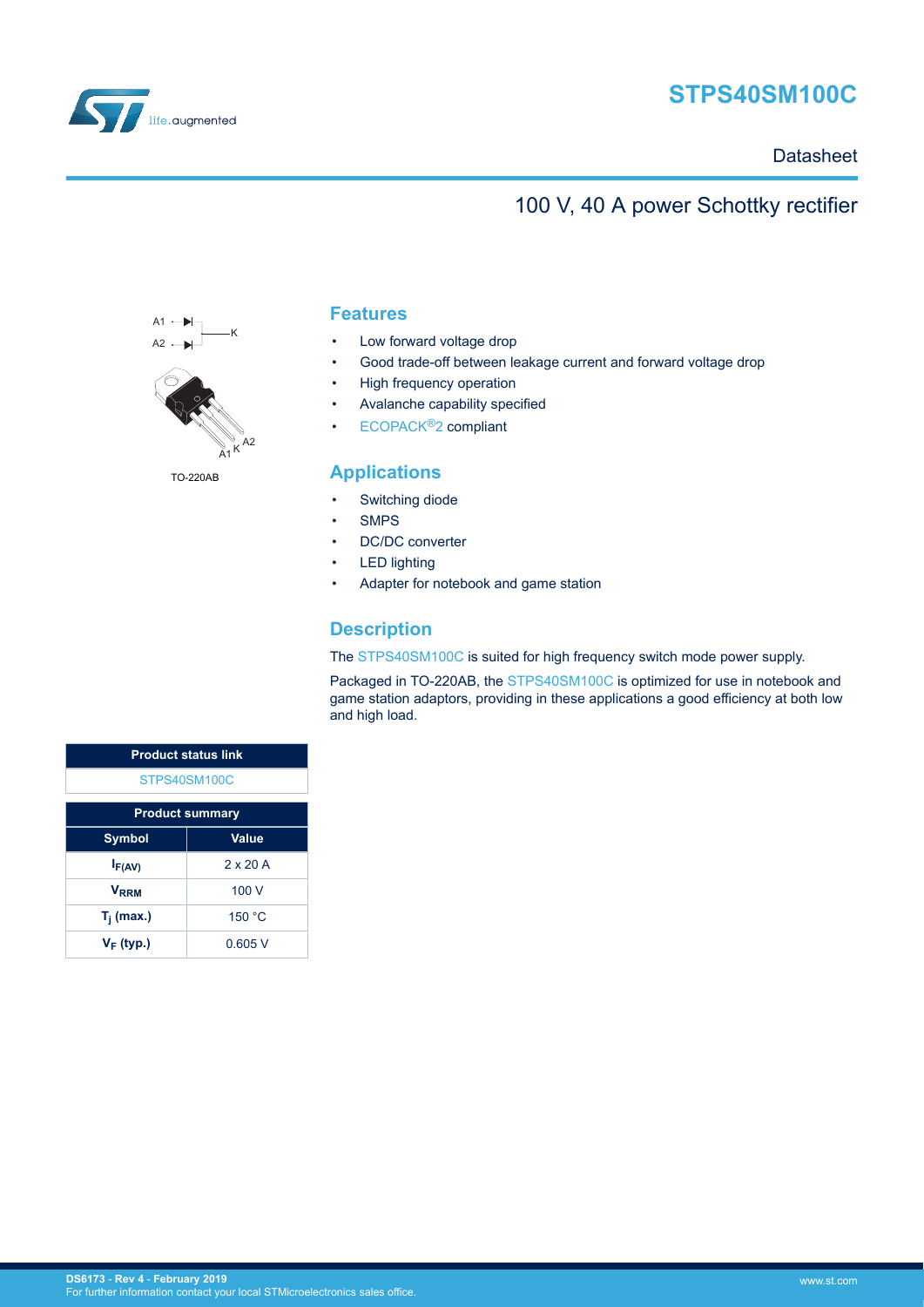# **1 Characteristics**

<span id="page-1-0"></span>**STI** 

#### **Table 1. Absolute Ratings (limiting values, per diode, at 25 °C, unless otherwise specified)**

| Symbol                 | <b>Parameter</b>                                                          |                |            |                 | <b>Unit</b>    |
|------------------------|---------------------------------------------------------------------------|----------------|------------|-----------------|----------------|
| <b>V<sub>RRM</sub></b> | Repetitive peak reverse voltage                                           |                |            | 100             | v              |
| I <sub>F(RMS)</sub>    | Forward rms current                                                       |                |            | 60              | $\overline{A}$ |
|                        |                                                                           | $T_C = 130 °C$ | Per diode  | 20              |                |
| $I_{F(AV)}$            | Average forward current, $\delta$ = 0.5 square wave                       | $T_C = 125 °C$ | Per device | 40              | A              |
| <b>FSM</b>             | $t_0$ = 10 ms sinusoidal<br>Surge non repetitive forward current          |                |            | 350             | $\overline{A}$ |
| <b>PARM</b>            | $t_p$ = 10 µs, T <sub>i</sub> = 125 °C<br>Repetitive peak avalanche power |                | 1295       | W               |                |
| $T_{\text{stg}}$       | Storage temperature range                                                 |                |            | $-65$ to $+175$ | °C             |
| Ti                     | Maximum operating junction temperature $(1)$                              |                |            | 150             | °C             |

*1. (dPtot/dT<sup>j</sup> ) < (1/Rth(j-a)) condition to avoid thermal runaway for a diode on its own heatsink.*

#### **Table 2. Thermal resistance parameters**

| Symbol        | <b>Parameter</b> |              | Max. value | <b>Unit</b> |
|---------------|------------------|--------------|------------|-------------|
| $R_{th(j-c)}$ | Junction to case | Per diode    | 1.3        | °C/W        |
|               |                  | <b>Total</b> | 0.7        |             |
| $R_{th(c)}$   | Coupling         |              | 0.1        |             |

### When the diodes 1 and 2 are used simultaneously:

 $\Delta T_{j \text{(diode1)}} = P_{\text{(diode1)}} \times R_{\text{th}(j-c)}$  (per diode) +  $P_{\text{(diode2)}} \times R_{\text{th}(c)}$ 

For more information, please refer to the following application note :

• AN5088 : Rectifiers thermal management, handling and mounting recommendations

| Table 3. Static electrical characteristics (per diode) |  |  |
|--------------------------------------------------------|--|--|
|--------------------------------------------------------|--|--|

| <b>Symbol</b>                                | <b>Parameter</b>        | <b>Test conditions</b> |                             | Min.                     | Typ.           | Max. | <b>Unit</b> |
|----------------------------------------------|-------------------------|------------------------|-----------------------------|--------------------------|----------------|------|-------------|
|                                              |                         | $T_i = 25 °C$          | $V_R$ = 70 V                | $\blacksquare$           | $\overline{7}$ |      | μA          |
|                                              |                         | $T_i = 125 °C$         |                             | $\overline{\phantom{a}}$ | 7              |      | mA          |
| $I_R$ <sup>(1)</sup>                         | Reverse leakage current | $T_i = 25 °C$          | $V_R$ = 100 V               | $\overline{\phantom{a}}$ | 13             | 45   | μA          |
|                                              |                         | $T_i = 125 °C$         |                             | $\overline{\phantom{a}}$ | 13             | 45   | mA          |
| $V_F$ <sup>(2)</sup><br>Forward voltage drop |                         | $T_i = 25 °C$          | $I_F = 5 A$<br>$I_F = 10 A$ | $\overline{\phantom{a}}$ | 520            |      | mV          |
|                                              |                         | $T_i = 125 °C$         |                             | $\overline{\phantom{a}}$ | 435            |      |             |
|                                              |                         | $T_i = 25 °C$          |                             | $\overline{\phantom{a}}$ | 620            | 700  |             |
|                                              |                         | $T_i = 125 °C$         |                             | $\overline{\phantom{a}}$ | 520            | 580  |             |
|                                              |                         | $T_i = 25 °C$          | $I_F = 20 A$                | $\overline{\phantom{a}}$ | 740            | 810  |             |
|                                              |                         | $T_i = 125 °C$         |                             | $\overline{\phantom{a}}$ | 605            | 665  |             |

*1. Pulse test: tp = 5 ms, δ < 2%*

*2. Pulse test: tp = 380 µs, δ < 2%*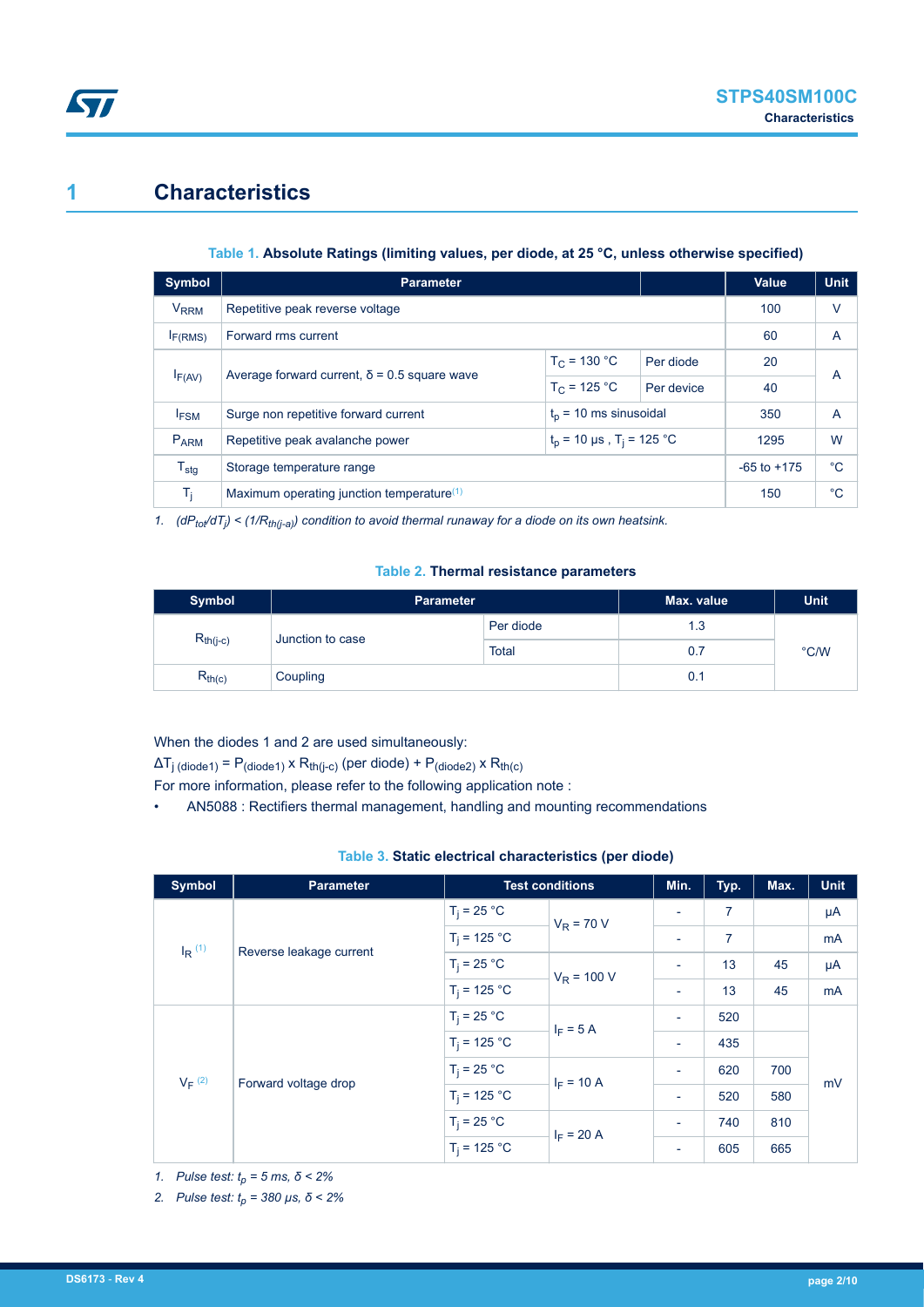To evaluate the conduction losses, use the following equation: P = 0.580 x  $I_{F(AV)}$  + 0.0043 x  $I_F$  <sup>2</sup> <sub>(RMS)</sub> For more information, please refer to the following application notes related to the power losses :

- AN604: Calculation of conduction losses in a power rectifier
- AN4021: Calculation of reverse losses on a power diode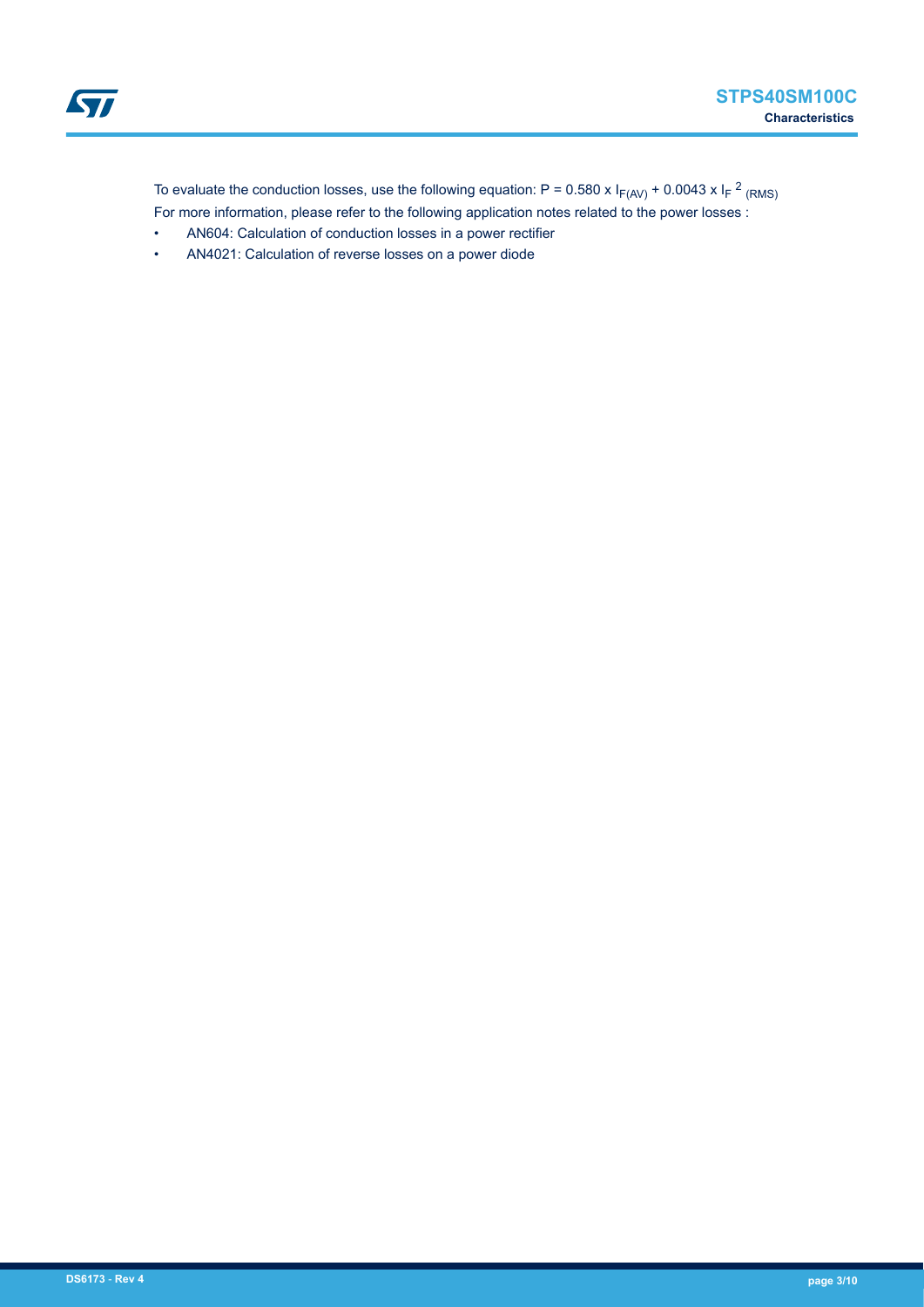## **1.1 Characteristics (curves)**

<span id="page-3-0"></span>**STI** 



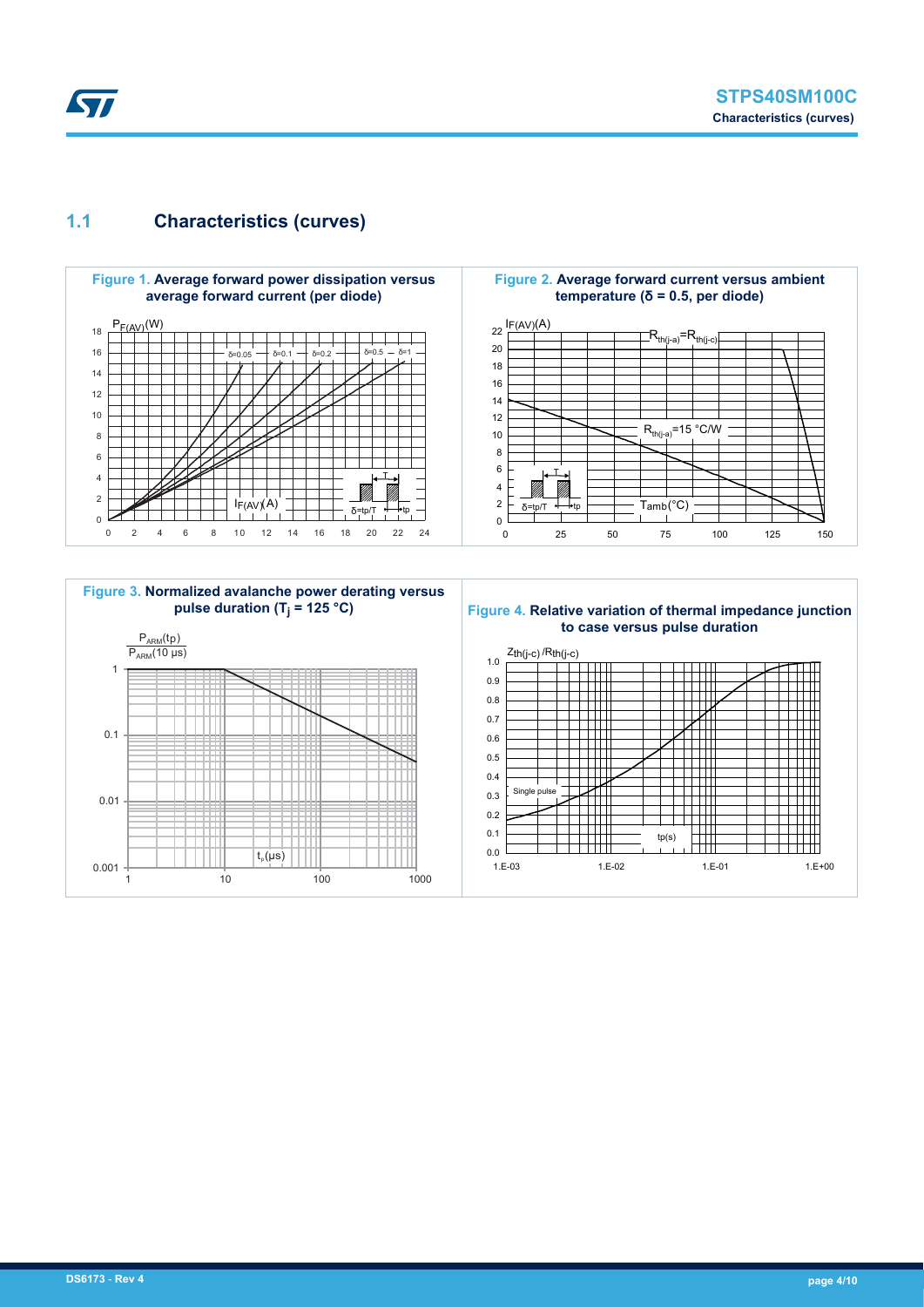



#### **Figure 7. Forward voltage drop versus forward current (per diode)**

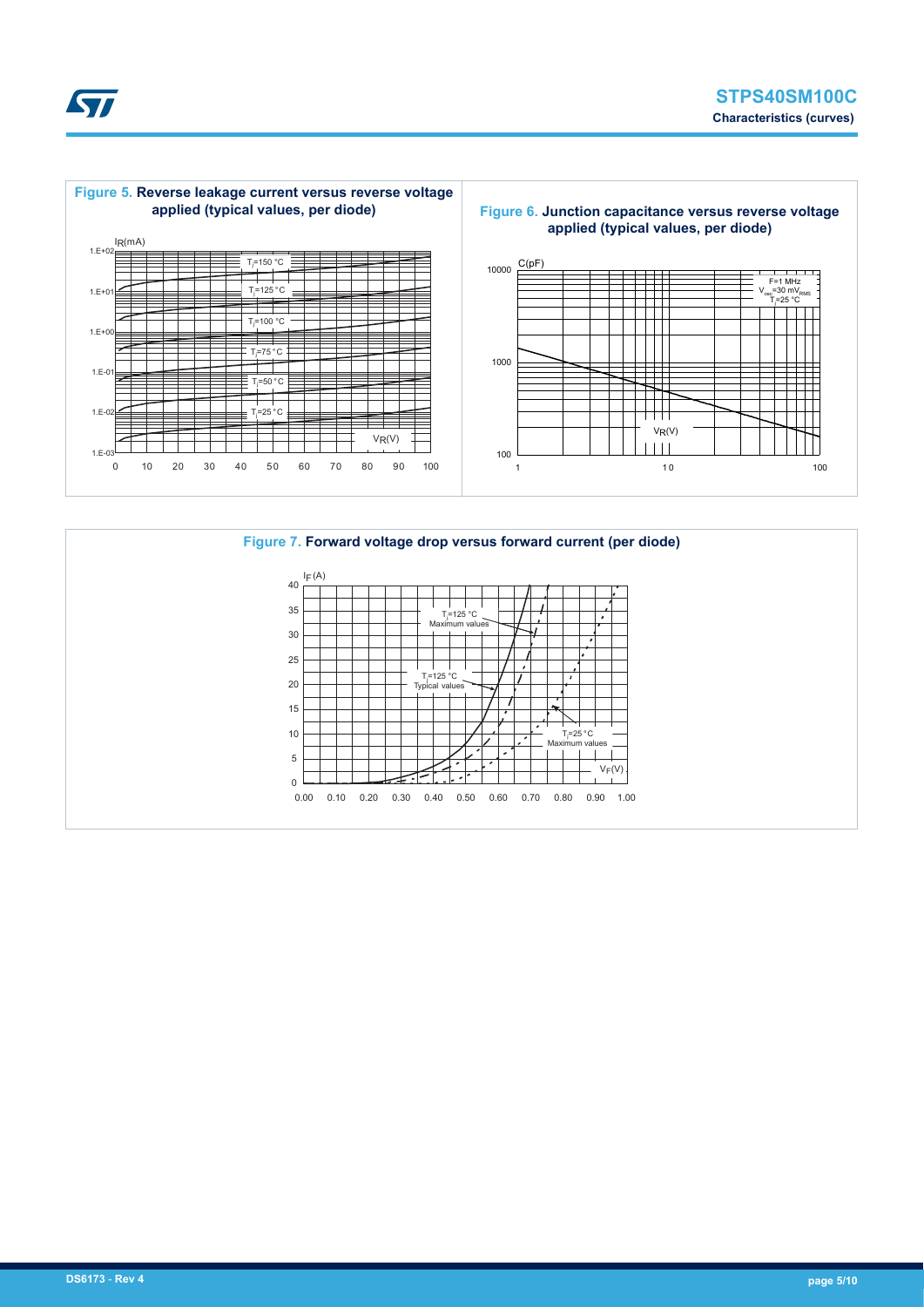# **2 Package information**

In order to meet environmental requirements, ST offers these devices in different grades of [ECOPACK](https://www.st.com/ecopack)® packages, depending on their level of environmental compliance. ECOPACK<sup>®</sup> specifications, grade definitions and product status are available at: [www.st.com.](http://www.st.com) ECOPACK® is an ST trademark.

### **2.1 TO-220AB package information**

- Epoxy meets UL 94,V0
- Cooling method: by conduction (C)
- Recommended torque value: 0.55 N·m
- Maximum torque value: 0.70 N·m

#### **Figure 8. TO-220AB package outline**

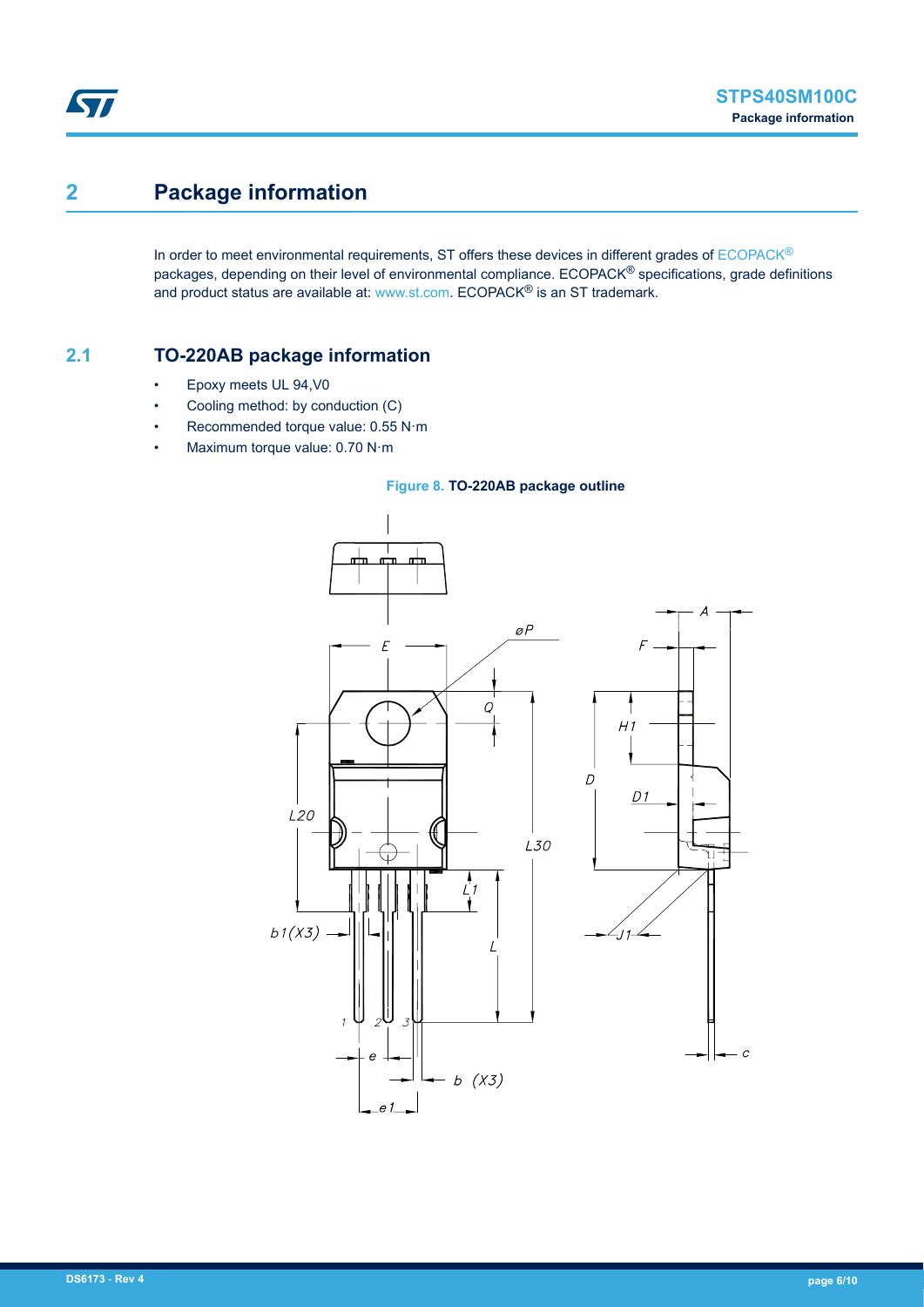|                | <b>Dimensions</b> |                    |                             |       |  |
|----------------|-------------------|--------------------|-----------------------------|-------|--|
| Ref.           |                   | <b>Millimeters</b> | Inches (for reference only) |       |  |
|                | Min.              | Max.               | Min.                        | Max.  |  |
| A              | 4.40              | 4.60               | 0.173                       | 0.181 |  |
| $\mathsf b$    | 0.61              | 0.88               | 0.240                       | 0.035 |  |
| b <sub>1</sub> | 1.14              | 1.55               | 0.045                       | 0.061 |  |
| $\mathbf c$    | 0.48              | 0.70               | 0.019                       | 0.028 |  |
| D              | 15.25             | 15.75              | 0.600                       | 0.620 |  |
| D <sub>1</sub> |                   | 1.27 typ.          | 0.050 typ.                  |       |  |
| E              | 10.00             | 10.40              | 0.394                       | 0.409 |  |
| $\mathbf{e}$   | 2.40              | 2.70               | 0.094                       | 0.106 |  |
| e <sub>1</sub> | 4.95              | 5.15               | 0.195                       | 0.203 |  |
| F              | 1.23              | 1.32               | 0.048                       | 0.052 |  |
| H1             | 6.20              | 6.60               | 0.244                       | 0.260 |  |
| J1             | 2.40              | 2.72               | 0.094                       | 0.107 |  |
| L              | 13.00             | 14.00              | 0.512                       | 0.551 |  |
| L1             | 3.50              | 3.93               | 0.138                       | 0.155 |  |
| L20            | 16.40 typ.        |                    | 0.646 typ.                  |       |  |
| L30            | 28.90 typ.        |                    | 1.138 typ.                  |       |  |
| $\theta P$     | 3.75              | 3.85               | 0.148                       | 0.152 |  |
| $\sf Q$        | 2.65              | 2.95               | 0.104                       | 0.116 |  |

### **Table 4. TO-220AB package mechanical data**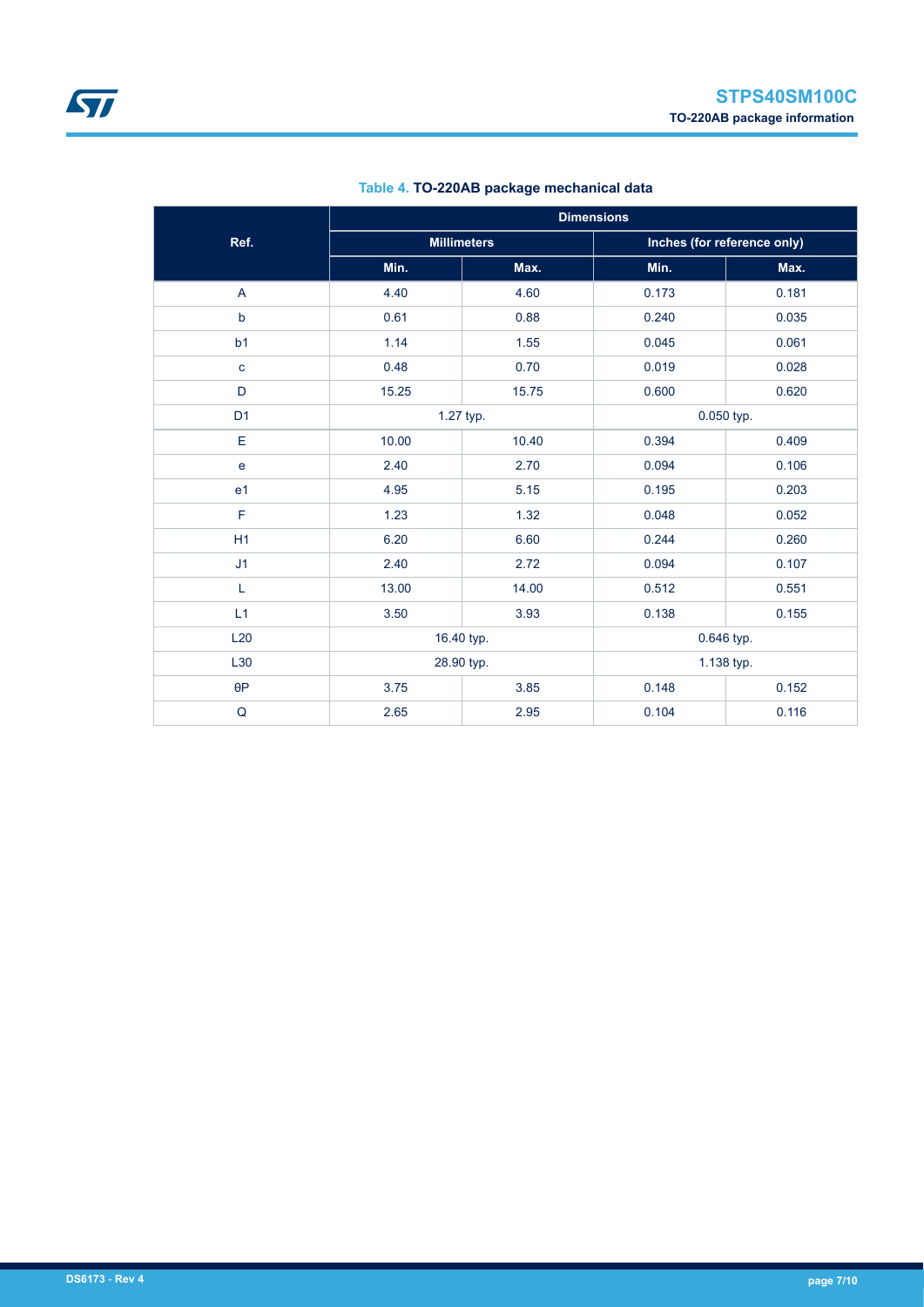

# **3 Ordering information**

I

| Order code    | <b>Marking</b> | Package         | Weight | Base qty. | Delivery mode |
|---------------|----------------|-----------------|--------|-----------|---------------|
| STPS40SM100CT | PS40SM100CT    | <b>TO-220AB</b> | .95 g  | 50        | Tube          |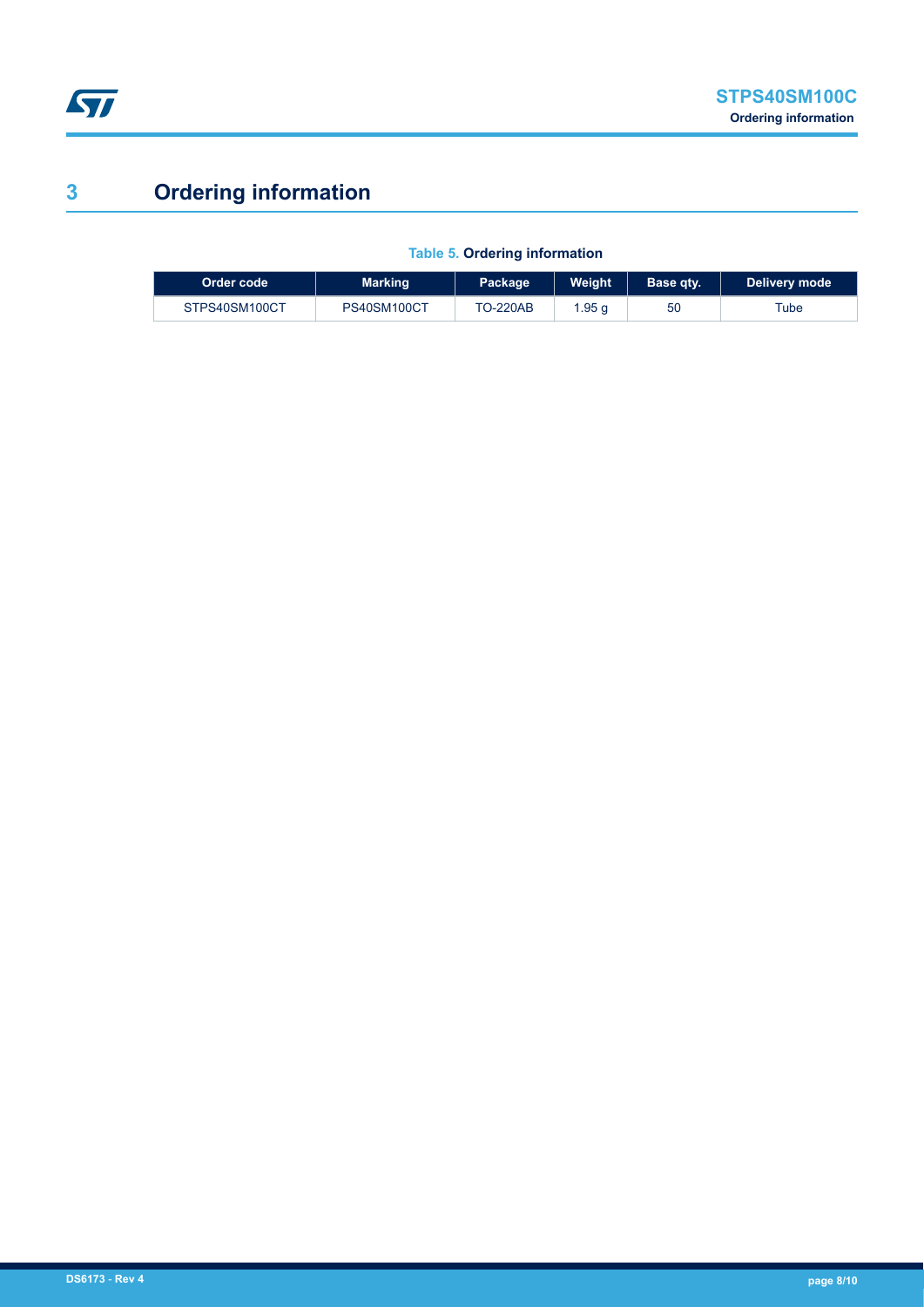# **Revision history**

| <b>Date</b> | <b>Version</b> | <b>Changes</b>                                                                                                                                                                                                                                                                          |
|-------------|----------------|-----------------------------------------------------------------------------------------------------------------------------------------------------------------------------------------------------------------------------------------------------------------------------------------|
| 25-Mar-2009 |                | First issue.                                                                                                                                                                                                                                                                            |
| 15-Apr-2010 | 2              | Updated package graphics for TO-220AB on front page and in Table 5                                                                                                                                                                                                                      |
| 27-Jun-2018 | 3              | Updated Table 1. Absolute Ratings (limiting values, per diode, at 25 °C, unless<br>otherwise specified) and Figure 3. Normalized avalanche power derating<br>versus pulse duration (T <sub>i</sub> = 125 °C). Removed I <sup>2</sup> PAK and D <sup>2</sup> PAK package<br>information. |
| 22-Feb-2019 |                | Updated Table 1.                                                                                                                                                                                                                                                                        |